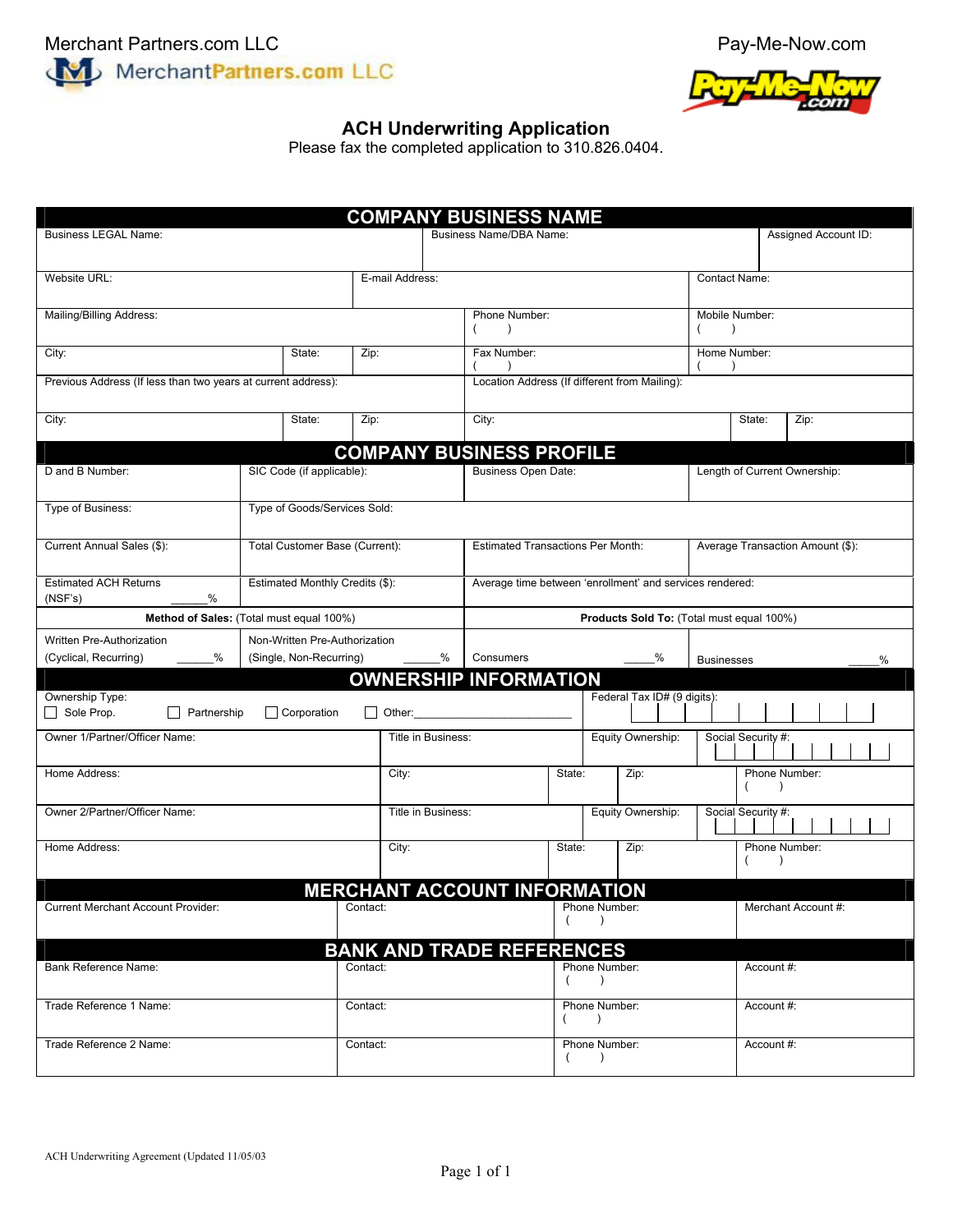



## **ACH Underwriting Application**

Please fax the completed application to 310.826.0404.

|                                                                                                                                                                                                                                                                                                                                                                                                                                                                                                                                                                                                                                                                                                                                                   |                                                                                                                                                                                                                                          | <b>IDENTITY VERIFICATION INFORMATION</b>    |                              |                                               |                            |                                             |          |  |
|---------------------------------------------------------------------------------------------------------------------------------------------------------------------------------------------------------------------------------------------------------------------------------------------------------------------------------------------------------------------------------------------------------------------------------------------------------------------------------------------------------------------------------------------------------------------------------------------------------------------------------------------------------------------------------------------------------------------------------------------------|------------------------------------------------------------------------------------------------------------------------------------------------------------------------------------------------------------------------------------------|---------------------------------------------|------------------------------|-----------------------------------------------|----------------------------|---------------------------------------------|----------|--|
| Principal's Driver's License Number:                                                                                                                                                                                                                                                                                                                                                                                                                                                                                                                                                                                                                                                                                                              |                                                                                                                                                                                                                                          | Principal's Driver's License Issuing State: |                              | Principal's Driver's License Expiration Date: |                            |                                             |          |  |
| <b>Business License Number:</b>                                                                                                                                                                                                                                                                                                                                                                                                                                                                                                                                                                                                                                                                                                                   |                                                                                                                                                                                                                                          | Business License Issuing City, State:       |                              | Business License Issue Date:                  |                            |                                             |          |  |
| State Tax I.D. Number:                                                                                                                                                                                                                                                                                                                                                                                                                                                                                                                                                                                                                                                                                                                            |                                                                                                                                                                                                                                          | State Tax I.D. Number Issuing State:        |                              | State Tax I.D. Number Issue Date:             |                            |                                             |          |  |
|                                                                                                                                                                                                                                                                                                                                                                                                                                                                                                                                                                                                                                                                                                                                                   | DESIRED ACH TRANSACTION LIMITS (Circle Level 1 or 2, or provide Level 3 amounts)                                                                                                                                                         |                                             | Level 2:                     |                                               |                            |                                             |          |  |
| Level 1:<br>Per Transaction Limit:<br>\$200.00                                                                                                                                                                                                                                                                                                                                                                                                                                                                                                                                                                                                                                                                                                    |                                                                                                                                                                                                                                          | Per Transaction Limit:                      |                              | \$500.00                                      | Per Transaction Limit:     |                                             | Level 3: |  |
| Monthly Transaction Limit:<br>\$10,000.00                                                                                                                                                                                                                                                                                                                                                                                                                                                                                                                                                                                                                                                                                                         |                                                                                                                                                                                                                                          | \$10,000.00<br>Monthly Transaction Limit:   |                              |                                               | Monthly Transaction Limit: |                                             |          |  |
|                                                                                                                                                                                                                                                                                                                                                                                                                                                                                                                                                                                                                                                                                                                                                   |                                                                                                                                                                                                                                          |                                             | <b>APPLICATION SIGNATURE</b> |                                               |                            |                                             |          |  |
| By the signature below, signatory agrees to the terms, conditions and limitations as specified herein. A nonrefundable application fee of \$50.00 will be debited from the account on<br>file before this application can be processed.                                                                                                                                                                                                                                                                                                                                                                                                                                                                                                           |                                                                                                                                                                                                                                          |                                             |                              |                                               |                            |                                             |          |  |
| Principal's<br>Signature:                                                                                                                                                                                                                                                                                                                                                                                                                                                                                                                                                                                                                                                                                                                         |                                                                                                                                                                                                                                          | Principal's<br>Name<br>(Please Print):      |                              |                                               |                            | Date:                                       |          |  |
|                                                                                                                                                                                                                                                                                                                                                                                                                                                                                                                                                                                                                                                                                                                                                   |                                                                                                                                                                                                                                          |                                             | FOR INTERNAL USE ONLY        |                                               |                            |                                             |          |  |
| Reviewer Name:                                                                                                                                                                                                                                                                                                                                                                                                                                                                                                                                                                                                                                                                                                                                    | Recommended Action:                                                                                                                                                                                                                      |                                             |                              | Review Date:                                  |                            |                                             |          |  |
| $\Box$<br>Decline<br>Approve                                                                                                                                                                                                                                                                                                                                                                                                                                                                                                                                                                                                                                                                                                                      |                                                                                                                                                                                                                                          |                                             |                              |                                               |                            |                                             |          |  |
| Merchant Partners.com LLC will increase the maximum Online Check (ACH) limits from the standard \$200.00 per transaction and \$10,000.00 per thirty day period to the new<br>limits of \$                                                                                                                                                                                                                                                                                                                                                                                                                                                                                                                                                         |                                                                                                                                                                                                                                          |                                             |                              |                                               |                            |                                             |          |  |
| Merchant Partners.com LLC may, at its sole discretion, initiate a reserve account against processing in the event changes occur with processing<br>Rolling Reserve Amount:<br>patterns that result in changes including, but not limited to, the following: Excessive ACH rejects and returns, significant changes in processing<br>volume, changes in return policies and changes in products or services rendered. At this time, a reserve account is required in the amount<br>.00<br>specified and will be subtracted from ACH transactions processed. All ACH late returns will be deducted from this reserve account, and any<br>subsequent ACH transactions will be held to replace any depleted funds until the specified balance is met. |                                                                                                                                                                                                                                          |                                             |                              |                                               |                            |                                             |          |  |
|                                                                                                                                                                                                                                                                                                                                                                                                                                                                                                                                                                                                                                                                                                                                                   | Any transaction over the Large Transaction Threshold will be placed on a delayed settlement schedule as specified<br>starting with the banking day after the transaction is submitted to the ACH network (normally the first banking day |                                             |                              | Large Transaction Threshold:<br>$\frac{1}{2}$ | .00.                       | Delayed Settlement:<br><b>Business Days</b> |          |  |
| after the transaction is initiated).<br><b>ACH Transaction Fees:</b>                                                                                                                                                                                                                                                                                                                                                                                                                                                                                                                                                                                                                                                                              |                                                                                                                                                                                                                                          |                                             |                              |                                               |                            |                                             |          |  |
| minimum                                                                                                                                                                                                                                                                                                                                                                                                                                                                                                                                                                                                                                                                                                                                           |                                                                                                                                                                                                                                          |                                             |                              |                                               |                            |                                             |          |  |
| <b>ACH Return Fees:</b>                                                                                                                                                                                                                                                                                                                                                                                                                                                                                                                                                                                                                                                                                                                           | <b>Reviewers Comments:</b>                                                                                                                                                                                                               |                                             |                              |                                               |                            |                                             |          |  |
| \$ per item                                                                                                                                                                                                                                                                                                                                                                                                                                                                                                                                                                                                                                                                                                                                       |                                                                                                                                                                                                                                          |                                             |                              |                                               |                            |                                             |          |  |
| ACH NOC Fees:<br>per item                                                                                                                                                                                                                                                                                                                                                                                                                                                                                                                                                                                                                                                                                                                         |                                                                                                                                                                                                                                          |                                             |                              |                                               |                            |                                             |          |  |
| <b>ACH Refund Fees:</b>                                                                                                                                                                                                                                                                                                                                                                                                                                                                                                                                                                                                                                                                                                                           |                                                                                                                                                                                                                                          |                                             |                              |                                               |                            |                                             |          |  |
| per item                                                                                                                                                                                                                                                                                                                                                                                                                                                                                                                                                                                                                                                                                                                                          |                                                                                                                                                                                                                                          |                                             |                              |                                               |                            |                                             |          |  |
| A review of this agreement will be made after sixty (60) days and at appropriate intervals thereafter. Merchant Partners.com LLC reserves the right to modify the terms<br>of this agreement upon such review and after notification to merchant.                                                                                                                                                                                                                                                                                                                                                                                                                                                                                                 |                                                                                                                                                                                                                                          |                                             |                              |                                               |                            |                                             |          |  |
| <b>AGREEMENT SIGNATURE (Do not sign until above section is completed)</b>                                                                                                                                                                                                                                                                                                                                                                                                                                                                                                                                                                                                                                                                         |                                                                                                                                                                                                                                          |                                             |                              |                                               |                            |                                             |          |  |
| By the signature below, signatory agrees to the terms, conditions and limitations as specified herein.                                                                                                                                                                                                                                                                                                                                                                                                                                                                                                                                                                                                                                            |                                                                                                                                                                                                                                          |                                             |                              |                                               |                            |                                             |          |  |
| Principal's                                                                                                                                                                                                                                                                                                                                                                                                                                                                                                                                                                                                                                                                                                                                       |                                                                                                                                                                                                                                          | Principal's                                 |                              |                                               |                            |                                             |          |  |
| Signature:                                                                                                                                                                                                                                                                                                                                                                                                                                                                                                                                                                                                                                                                                                                                        |                                                                                                                                                                                                                                          | Name<br>(Please Print):                     |                              |                                               |                            | Date:                                       |          |  |
| <b>GUARANTEE</b>                                                                                                                                                                                                                                                                                                                                                                                                                                                                                                                                                                                                                                                                                                                                  |                                                                                                                                                                                                                                          |                                             |                              |                                               |                            |                                             |          |  |